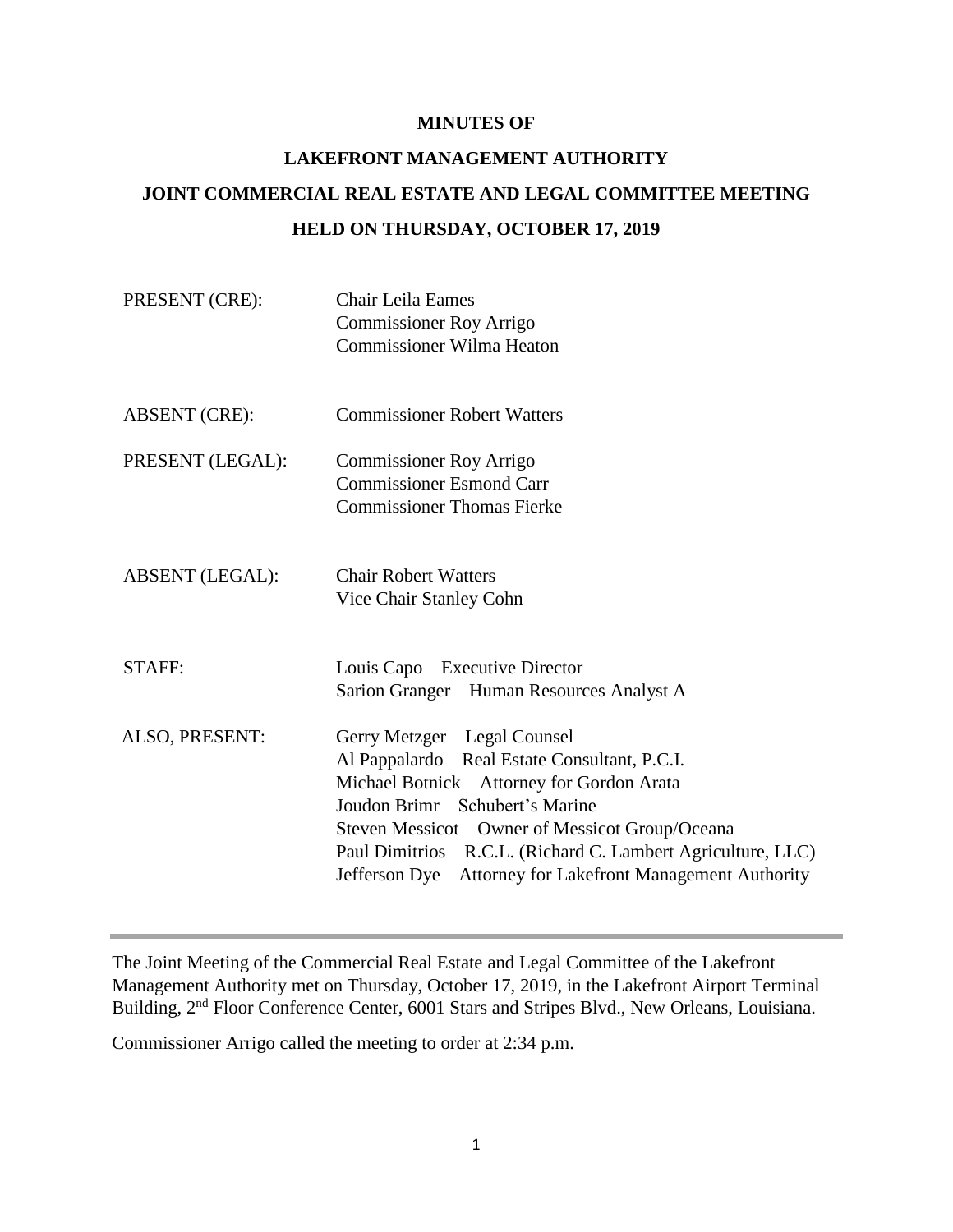#### **Opening Comments:** None

#### **Adoption of Agenda:**

A motion was offered by Commissioner Eames, seconded by Commissioner Arrigo, and unanimously adopted, to adopt the agenda.

#### **Approval of Minutes:**

A motion was offered by Commissioner Eames, seconded by Commissioner Carr, and abstained by Commissioner Fierke. The minutes of August 29, 2019 were approved.

#### **Director's Report:**

Louis Capo, Executive Director, stated that he will present new leases to the Recreation/Subdivision Committee and the Board for approval.

**Public Comments:** None

#### **New Business:**

## 1) **Discussion and recommendation of a lease with Dr. Capone, Lake Vista Pediatrics (CRE):**

Al Pappalardo, Real Estate Consultant, P.C.I., stated that Dr. Keith J. Capone and Dr. Amy Matherne are requesting a three-year lease effective December 1, 2019 at the rate of \$16.00/S.F. (3,140.00/month) with one option to renew for three years. Mr. Pappalardo explained that Dr. Capone requested that the lease include a clause that allows him to exit from the practice at any time and turn the lease over to Dr. Matherne.

Mr. Capo stated that the Lakefront Management Authority's maintenance crew repaired the AC unit and replaced the flooring for two floors at the Lake Vista Pediatrics office. Mr. Pappalardo commented that it would serve the community well if Lake Vista Pediatrics remained in the Lake Vista Community.

• A motion was offered by Commissioner Fierke, seconded by Commissioner Arrigo, and unanimously adopted, for the Committee to recommend to the Board for approval of a lease with Dr. Keith J. Capone and Dr. Amy Matherne that includes an initial term of